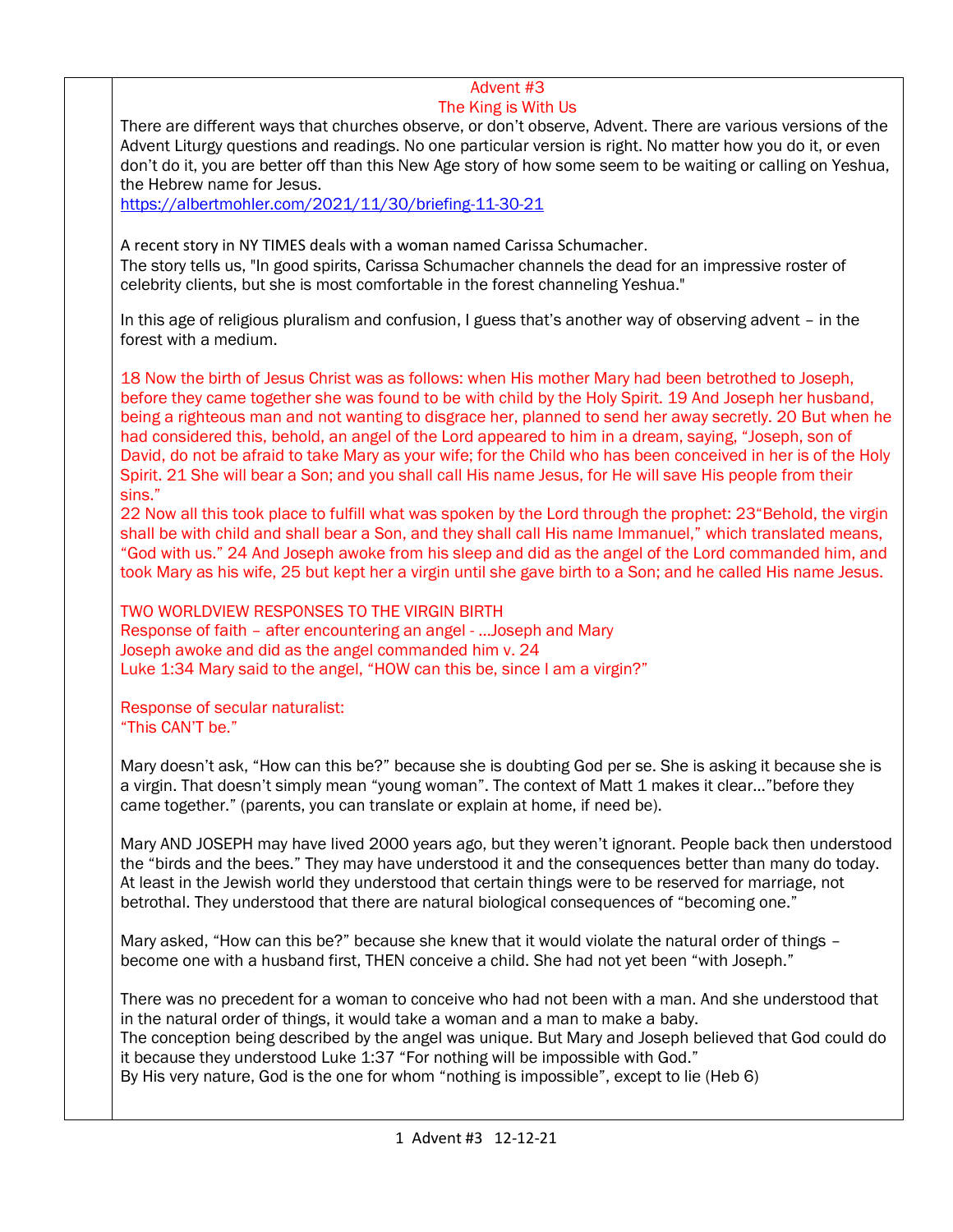| Response of secular naturalist:<br>"This can't be."                                                                                                                                                                                                                                                                                                                                                                                                                                                                                                     |
|---------------------------------------------------------------------------------------------------------------------------------------------------------------------------------------------------------------------------------------------------------------------------------------------------------------------------------------------------------------------------------------------------------------------------------------------------------------------------------------------------------------------------------------------------------|
| Why is the secular naturalist so sure that "this can't be?"                                                                                                                                                                                                                                                                                                                                                                                                                                                                                             |
| Because the philosophical naturalist has a prior commitment to a belief that the material world is all there<br>is. There is nothing about the nature of this world or our experience in this world that DEMANDS a pure<br>naturalistic approach. It is a choice, not an empirical necessity.<br>C.S. Lewis -Reflections on the Psalms: The real reason why I can accept as historical a story in which a<br>miracle occurs is that I have never found any philosophical grounds for the universal negative proposition<br>that miracles do not happen. |
| In that naturalist worldview, there is no such thing as God or supernatural intervention. Thus, a virgin birth<br>is impossible, or so the naturalist believes.                                                                                                                                                                                                                                                                                                                                                                                         |
| The secular naturalist can only BELIEVE there is no God. He certainly can't prove it. For all his protestations<br>about science showing there is no God, there is no such proof. Science doesn't even have the proper<br>categories to prove the non-existence of a spiritual being. The naturalist approach demands more of<br>science than it can produce.                                                                                                                                                                                           |
| The naturalist may want to identify his belief with science, but it is still belief. He may want to identify<br>himself with science, but alas, that role has already been claimed.                                                                                                                                                                                                                                                                                                                                                                     |
| Based on presumptive reasoning, the naturalist says, "This can't be" when it comes to the virgin birth. It<br>can't be because I say there is no God, and I know enough about the nature of reality to be confident in my<br>belief that God does not exist."                                                                                                                                                                                                                                                                                           |
| If honest, the naturalist would admit that his or her system is built on faith, not scientific or philosophical<br>necessity or certainty.                                                                                                                                                                                                                                                                                                                                                                                                              |
| All of that to make the point that, if we're honest, there is a faith component to belief in God and to<br>unbelief.                                                                                                                                                                                                                                                                                                                                                                                                                                    |
| "But if we admit God, must we admit Miracle? Indeed, you have no security against it. That is the<br>bargainAdmit God and with Him the risk of a few miracles." Lewis, Miracles                                                                                                                                                                                                                                                                                                                                                                         |
| Joseph and Mary held to a worldview which acknowledged the Creator God, and they responded in faith<br>and obeyed God. They gave a free responsible "yes" and accepted becoming the parental stewards of the<br>new creation conceived by the Holy Spirit.                                                                                                                                                                                                                                                                                              |
| Luke 1:31 And behold, you will conceive in your womb and bear a son, and you shall name Him Jesus. 32<br>He will be great and will be called the Son of the Most High; and the Lord God will give Him the throne of<br>His father David; 33 and He will reign over the house of Jacob forever, and His kingdom will have no end."                                                                                                                                                                                                                       |
| Matt 1:20 "Joseph, son of David, do not be afraid to take Mary as your wife; for the Child who has been<br>conceived in her is of the Holy Spirit. 21 She will bear a Son; and you shall call His name Jesus, for He will<br>save His people from their sins."                                                                                                                                                                                                                                                                                          |
| 22 Now all this took place to fulfill what was spoken by the Lord through the prophet: 23"Behold, the virgin<br>shall be with child and shall bear a Son, and they shall call His name Immanuel,"                                                                                                                                                                                                                                                                                                                                                       |
| What about the prophetical context?                                                                                                                                                                                                                                                                                                                                                                                                                                                                                                                     |
| (Kostenberger - First Days of Jesus; David Platt - Commentary on Matthew)<br>Matthew cites Isaiah 7 and says that the birth of Jesus fulfills that prophecy. Keep in mind that Matthew<br>has a good grasp of OT prophecy. He often refers to events in the life of Christ as fulfilling what was written.<br>It shouldn't surprise us to see the OT connected to the NT since there are over 400 OT citations in the NT.<br>Jesus Himself indicated that all of the OT is about Him. (Jn 5:39; Luke 24:27                                              |
|                                                                                                                                                                                                                                                                                                                                                                                                                                                                                                                                                         |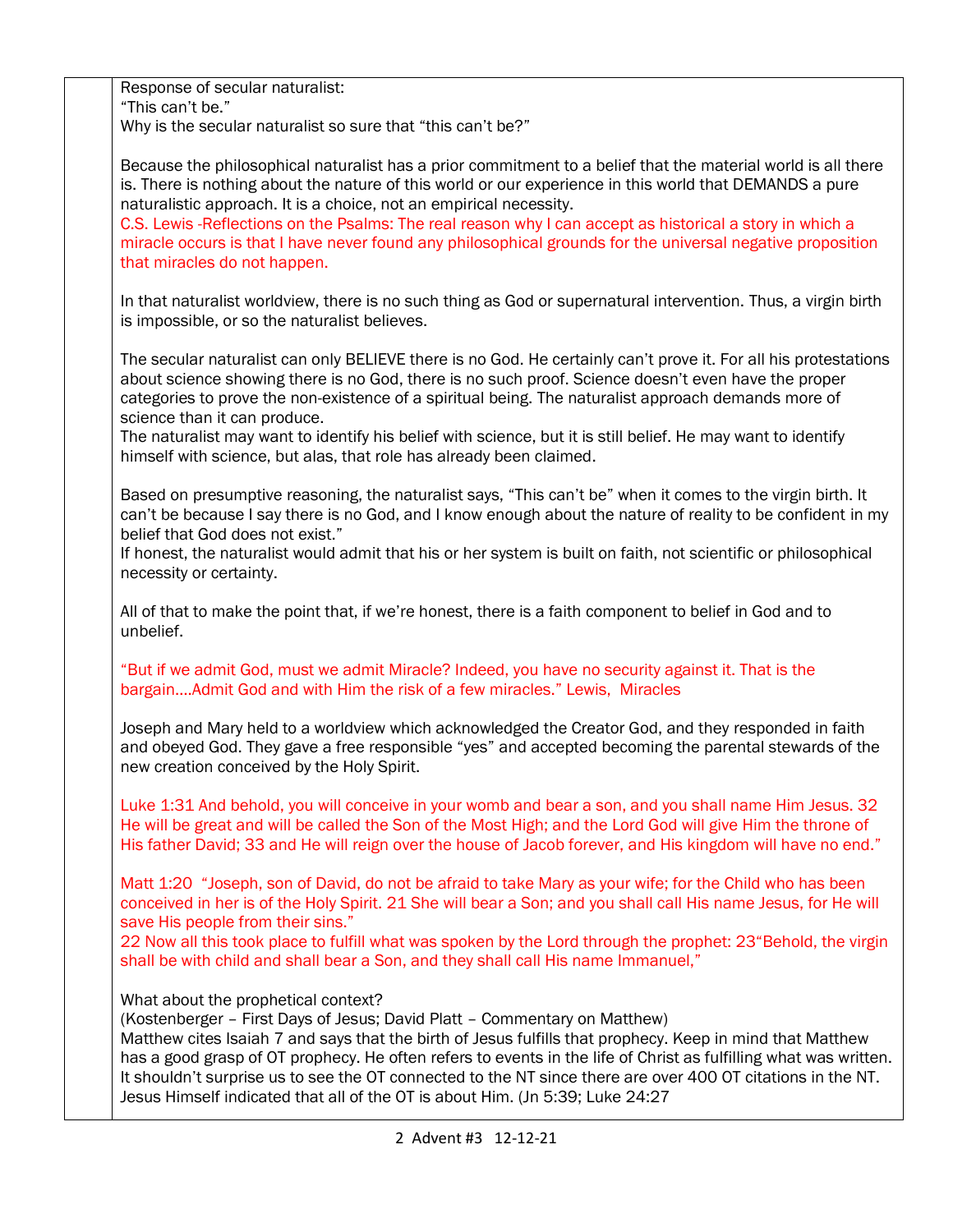The reference to Isaiah 7, around 735 BC, speaks of a context of military conflict involving Syria, the Northern kingdom of Israel, and Assyria – the big empire of the day. Syria and Israel were trying to get Ahaz, the king of Judah to join their coalition against Assyria. (SEE 2 Kings 16 for more on this). The passage of Isaiah 7 fits into the timeframe of the narrative of 2 Kings 16. <https://scholarsarchive.byu.edu/cgi/viewcontent.cgi?article=1019&context=studiaantiqua> Ahaz of Judah turned to Assyria for help rather than turning to God. Isaiah goes to Ahaz and says, "keep calm, don't be afraid, it won't come to pass". He tells the king to ask for a sign – "as deep as Sheol or high as heaven." "No", says Ahaz, so Isaiah promises that the Lord will give a sign …7:11ff. "Behold, the virgin shall be with child and shall bear a Son, and they shall call His name Immanuel," The sign is of a young woman with child – a boy, to be named Immanuel, "God with us." By the time he knows how to refuse evil and do good, this threat will be over. (that is actually a young age) That was an immediate initial fulfillment, so it seemed that the Immanuel prophecy was fulfilled, but there was more to it. It was not unusual for the prophets to predict even more than they knew. The text of Isaiah 7 is to be seen in the context of Isaiah 9:1-11. The two texts are linked by the references to the birth of a son, but in Isa 9 the description is of one who is more than human and will accomplish a deliverance that extends beyond the historical context. (Kostenberger) The audience didn't know that the ultimate fulfillment would come 700 years later. Matthew was familiar with the OT messianic prophecies as he applies both Isa 7 and 9 to Christ. In Isaiah 9 there is reference to a Light that will shine on the Gentiles, and again Matthew applies it to Jesus in Matthew 4:15-16 - citing Is 9:1-2 9:2 The people who walk in darkness Will see a great light; Those who live in a dark land, The light will shine on them. What we do know is that Isaiah 7:14 is a prophecy with certain fulfillment in Christ. The God we worship made a promise through the prophet Isaiah that was fulfilled seven hundred years later in the virgin birth of Christ. While "scholars" may debate some of the issues, the Holy Spirit guided Matthew to make the direct connection between Isaiah 7:14 and 9:1-2 to Jesus. \*\*\*SO WHAT? What does the prophecy about Jesus and the Virgin Birth mean for us? God fulfilled the prophecy, so we can have confidence that He will fulfill the prophecies and promises for the future of His people – stayed tuned as we continue in Revelation in January. What is told to Joseph and Mary? Matt 1 He will save His people from their sins." They will call His name Immanuel (Isa 7) Luke 1:32ff- to Mary He will be great and will be called the Son of the Most High; and the Lord God will give Him the throne of His father David; 33 and He will reign over the house of Jacob forever, and His kingdom will have no end. Jesus is the Savior Jesus is God with Us Jesus Reigns Christmas means ALL THREE OF THOSE. If you pick and choose then you're not dealing with the whole Christ. Do you believe it? Do you know Jesus in those ways?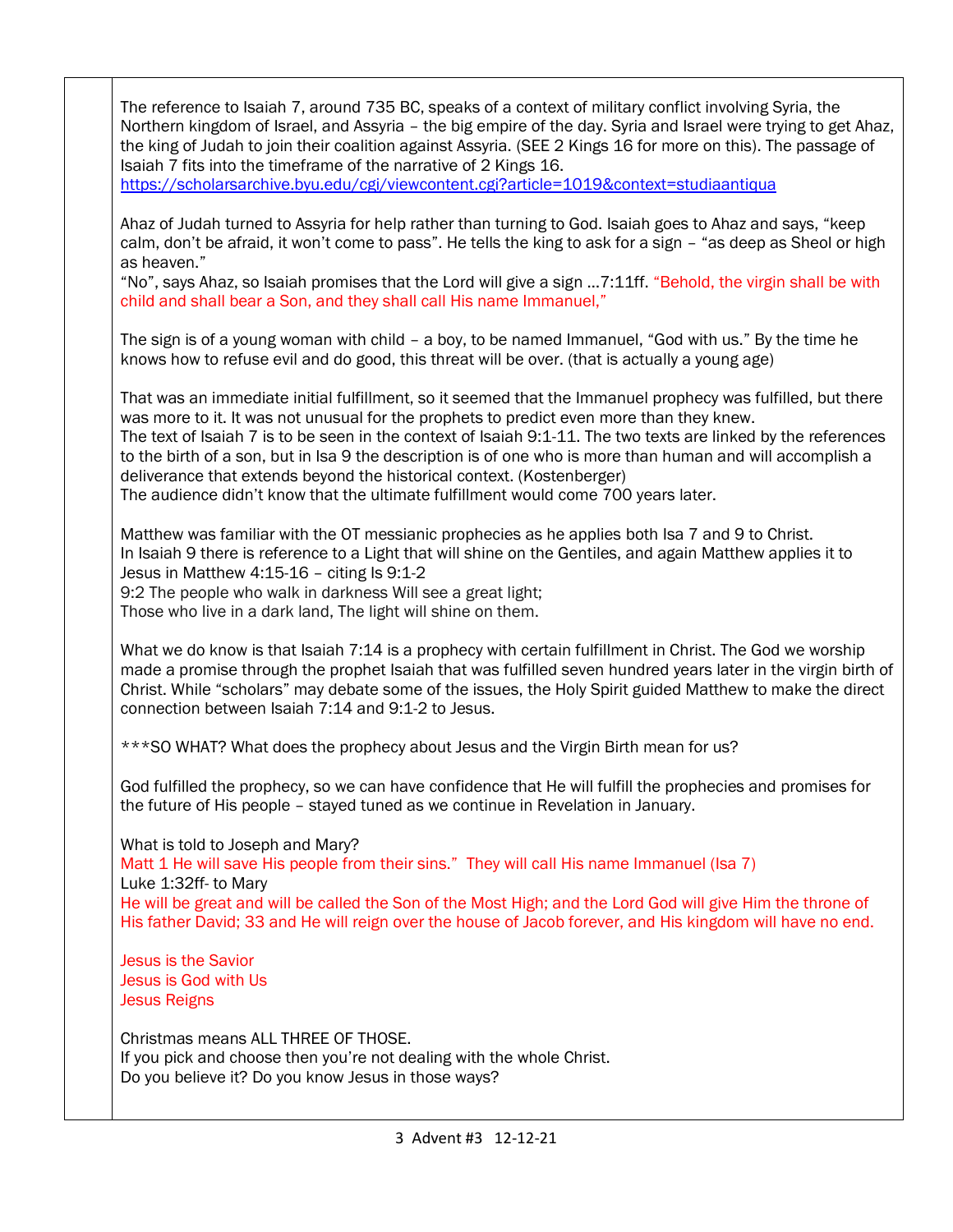Is He YOUR SAVIOR? Not just a good example to follow. Not just a good teacher to learn from. BUT SAVIOR. The theme of the need for a Savior runs all through scripture, and in Jesus, the Savior has come. Don't let that be background noise to you. If you've been in church for a while, "Jesus as savior" can sound like the teacher in the Charlie Brown Christmas, "wa, wa, wa" How does the Bible deal with the news of a Savior? The shepherds got a heavenly light and sound show with angels. Luke 2:8 In the same region there were *some* shepherds staying out in the fields and keeping watch over their flock by night. 9 And an angel of the Lord suddenly stood before them, and the glory of the Lord shone around them; and they were terribly frightened. 10 But the angel said to them, "Do not be afraid; for behold, I bring you good news of great joy which will be for all the people; 11 for today in the city of David there has been born for you a Savior, who is Christ the Lord. There is GLORY AND GREAT JOY for a Savior has been born. There is great JOY because we have a Savior who is Immanuel – "God WITH US" That is no small matter. The height of OT blessing is the presence of God. "The Lord make His face to shine upon you" is ground zero of blessedness. Jesus promises to be with us even to the end of the age. He sends us the promise of the Father, the Holy Spirit to remind us of His presence. Friends, let's not ignore or underestimate the value of "God with us." Yes, He is high and lifted up. He is on the throne of the universe. He is to be approached with reverence. BUT He is WITH us and FOR us. When all else fails, when all others fall away, HE REMAINS FAITHFUL AND IS WITH US. Psalm 73:28 But as for me, the nearness of God is my good; I have made the Lord GOD my refuge, That I may tell of all Your works. Finally, Joseph and Mary learn that Jesus is born to REIGN. He is king. Remember the medium who says that she "channels Yeshua"? The actress Jennifer Aniston is quoted in the article as reflecting the fact that this is a rather outrageous claim. She said, "The Yeshua-channeling thing is way out there, and for some people, it's going to be insane this idea of someone channeling Jesus, but it's more about this message that she's tapped into. Everything she's communicated to me just resonates." Jesus didn't come to "resonate" with us. He came to REIGN. He reigns whether we resonate with him or not. He has COME AS KING. HOW IS THIS GOOD NEWS? Because we need a king who can guide and protect us. Q. 26. *How does Christ execute the office of a king? (this answer could be a sermon series, so listen up)* Answer: Christ executes the office of a king, in calling out of the world a people to Himself, and giving them officers, laws, and censures, by which He visibly governs them; in bestowing saving grace upon His elect, rewarding their obedience, and correcting them for their sins, preserving and supporting them under all their temptations and sufferings, restraining and overcoming all their enemies, and powerfully ordering all